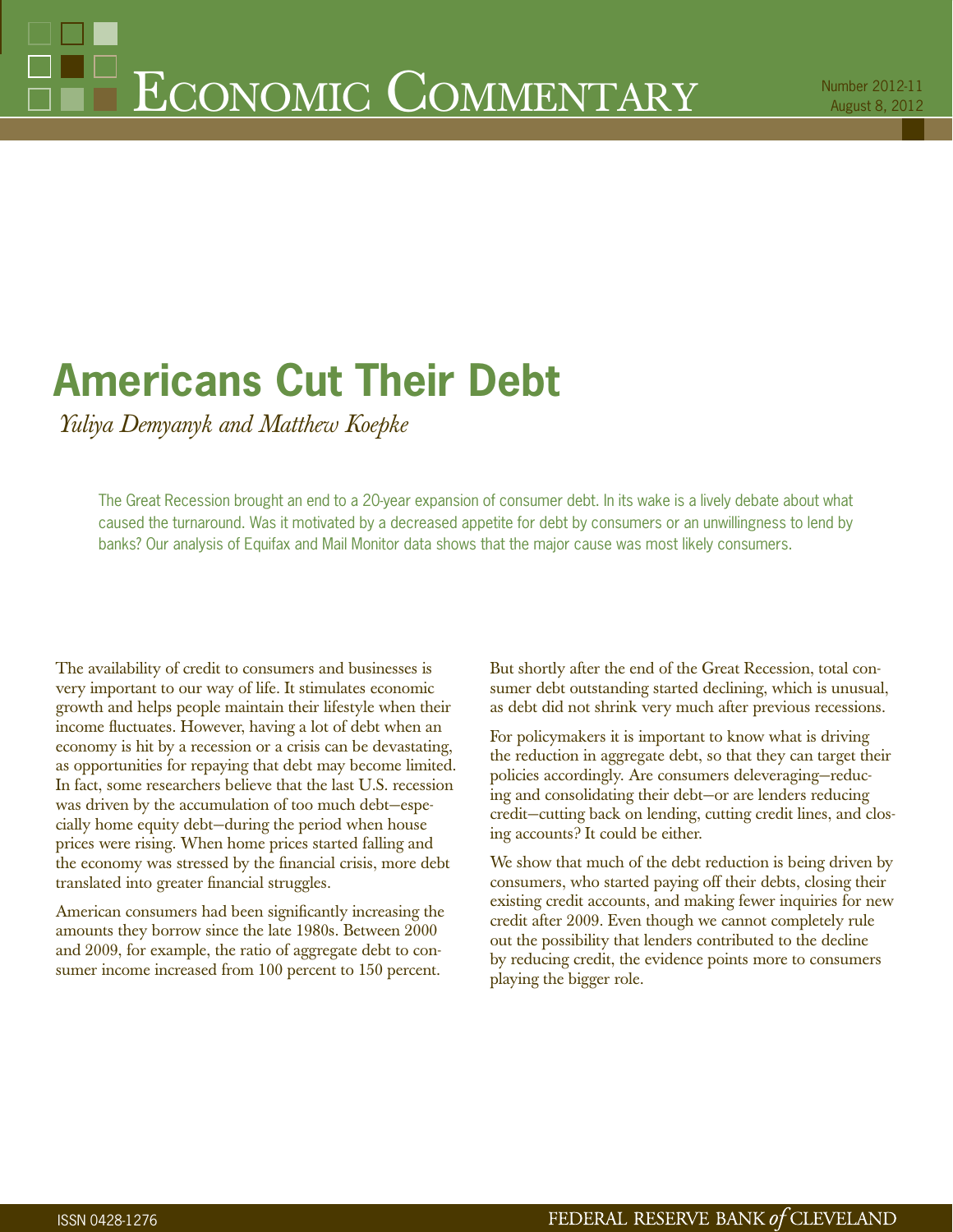# **Figure 1. Credit Limits and Balances**



**Percent of personal income**



**Figure 2. Average Number of Open Accounts**



Note: Data exclude consumers who filed for bankruptcy. Sources: Equifax; Federal Reserve Bank of New York, New York Consumer Credit Panel.

# **Figure 3. Number of Bank Cards Held**

#### **Percent of total open bank card accounts**



Note: Data exclude consumers who filed for bankruptcy. Sources: Equifax; Federal Reserve Bank of New York, New York Consumer Credit Panel.

#### **Shrinking Credit Limits and Balances**

Both credit balances and credit limits were increasing relative to personal income before 2009 and declining afterward (figure 1).

To investigate why credit limits and balances are shrinking, we analyzed data collected by one of the major credit bureaus, Equifax. The data comprise a random sample of about 10 million Americans who use credit in some form. In these data we observe the forms of credit consumers have used, how many credit cards they have, credit limits and balances for numerous types of credit accounts, etc. Among other things, we know the credit scores of those consumers and whether they pay their credit obligations on time. In addition, we know if they filed for bankruptcy or are in foreclosure. (Individuals remain completely anonymous to protect their privacy.)

We consider several measures of indebtedness: the number of open credit accounts (the combined number of mortgages, home equity lines of credit, credit cards, retail store accounts, etc.), the number of bank card accounts (primarily credit cards), and the total amount of debt. We analyze these measures separately for consumers in different age groups, with different credit scores, and with different levels of indebtedness. In most cases, we remove consumers from the sample who have filed for bankruptcy, since they may have had all of their credit cards closed by the bank as part of the bankruptcy process.

The first thing our analysis shows is that people are holding fewer credit cards. At the beginning of 2011, the number of total open credit accounts per consumer was at its lowest level in the past dozen years (figure 2). Credit accounts include both mortgages and bank cards, but the aggregate pattern is driven by closed bank card accounts and not by closed mortgage loans due to, for example, foreclosure.

More than half of consumers now have just one credit card or none at all. Consumers with no credit card or with just one card appear to be driving the overall reduction in the number of bank cards. Over the last four years, the fraction of people with zero bank cards increased from about 18 percent to 24 percent (figure 3). [Note: This fraction was reported as 16 percent in 2010 when first posted and was changed on 8/24/2012.]

One might worry that our random sample of consumers is picking up changing population demographics. If so, the observed aggregate pattern may be explained by a disproportionately large number of either very young adults (who typically have no credit cards) or senior citizens (who may be getting rid of cards they no longer use). However, we found that the trend toward fewer cards is happening in all age groups (figures 4 and 5). Also, the number of people with zero cards has increased in all age groups as well, though more so for people older than 25.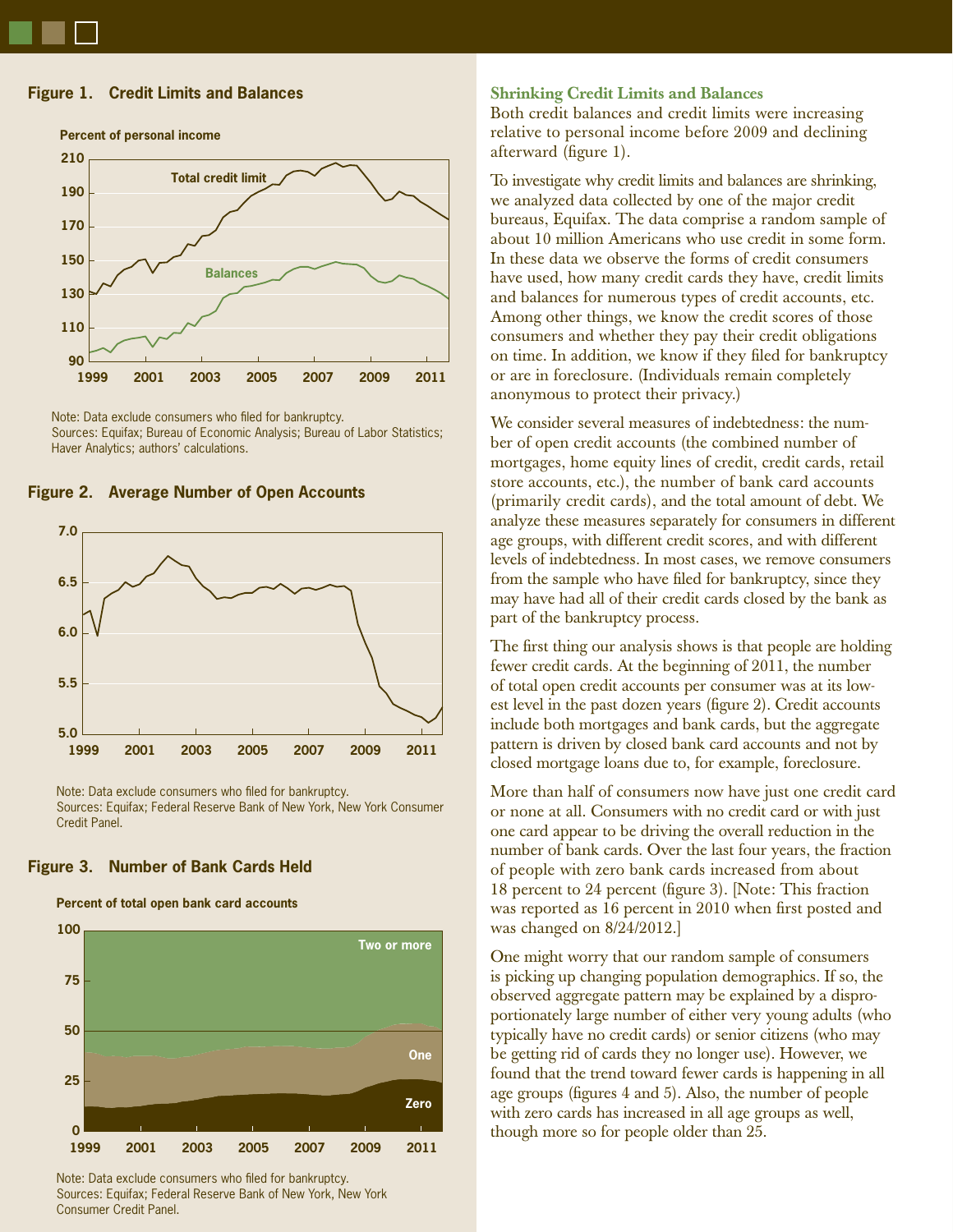**Figure 4. Average Number of Open Bank Card Accounts by Age Group**



Note: Data exclude consumers who filed for bankruptcy. Sources: Equifax; Federal Reserve Bank of New York, New York Consumer Credit Panel.





Note: Data exclude consumers who filed for bankruptcy. Sources: Equifax; Federal Reserve Bank of New York, New York Consumer Credit Panel.





Sources: Equifax; Federal Reserve Bank of New York, New York Consumer Credit Panel.

**Figure 7. Number of Inquiries by Level of Debt**



Note: Data exclude consumers who filed for bankruptcy. Sources: Equifax, Federal Reserve Bank of New York, New York Consumer Credit Panel.





Note: Data exclude consumers who filed for bankruptcy. Sources: Equifax; Mail Monitor; Bloomberg.

#### **Figure 9. Bank Card Advertisements and Annual Percentage Rate Offered**



Note: Data exclude consumers who filed for bankruptcy. Sources: Equifax; Mail Monitor; Bloomberg.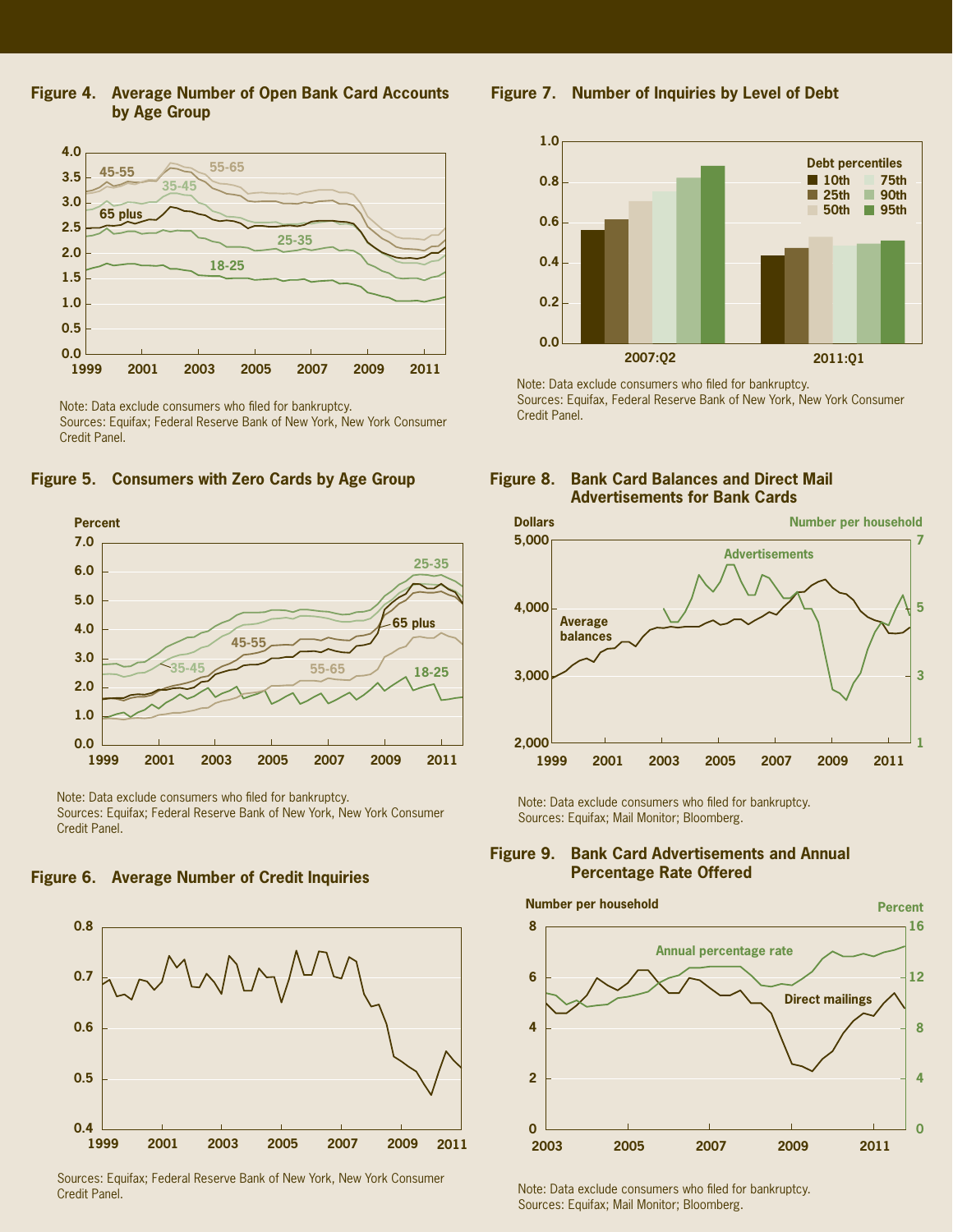For insight into whether banks or consumers are closing these credit card accounts, we looked at card activity for consumers with different credit scores. A differential trend in the number of cards for these two groups would suggest that banks are behind the closure of credit accounts. Consumers with low credit scores are less creditworthy, and lenders may close existing accounts or decline to open new ones for consumers with low scores. Borrowers with high credit scores, on the other hand, will be the most likely to obtain new card accounts or maintain existing ones.

We analyzed the average number of bank cards that consumers with different Risk Scores hold. Risk Scores are credit scores produced by Equifax. They range from 280 (lowest credit quality) to 850 (highest). Equifax uses a score of 700 as a threshold to identify individuals with "prime" scores, that is, those who are most likely to be creditworthy borrowers (lenders may be using a different threshold, which is determined by their business lending goals). [Note this paragraph originally referred to VantageScores and cited different cutoff figures. It was amended on 8/29/2012.]

We found almost identical deleveraging behaviors for consumers with different credit scores. According to our results, since the second quarter of 2007, the average number of bank cards held by those with scores above and below the 700 threshold declined by approximately 30 percent. The fact that the number of cards fell by a similar amount for high- and low-risk borrowers suggests that it is consumers who are driving the deleveraging trend, not the banks.

We also found evidence that the decline in credit cards is not being driven by consumers falling into bankruptcy. When we redid our analysis and included bankruptcies, the change in the average number of cards was nearly identical to the result we got when we controlled for bankruptcy.

If people are consolidating their debt by moving debt balances from some cards to others or combining their card and mortgage debt, we would miss it by looking only at the average number of credit cards held. To check for that possibility, we analyzed total consumer debt.

Our results show that total consumer debt has followed a pattern similar to the number of bankcards. We also repeated the exercise of splitting consumers into two credit score groups in this analysis. Overall levels of debt have fallen for both groups.

Finally, we found that the consumers cutting the most debt now are those who accumulated more before the recession. Individuals in the top 25 percent of the debt distribution are those driving the trend to close card accounts. The average reduction in the number of cards was much smaller for people who did not have a lot of debt before the crisis.

### **Credit Inquiries**

The evidence from the individual debt measures suggests that recent trends in overall consumer debt and the number of bank cards are being driven by consumers. To get further evidence, we analyzed another source of information, consumer-initiated inquiries for new credit.

The average number of credit inquiries has fallen significantly (figure 6). Consumers with all levels of debt before the crisis—as of the second quarter of 2007—inquired for credit much less often in the first quarter of 2011 (figure 7). In fact, this observation suggests that at the beginning of 2011 everybody was cutting back on seeking new credit. The most indebted consumers reduced their credit applications by 42 percent, and the least-indebted by 23 percent. [These figures were originally reported as 33.4 percent and 19.7 percent and were changed on 8/24/2012.]

The reduction of inquiries for new credit by all consumers, like the trends in credit balances, suggests that it is mostly consumers, not banks, who are driving aggregate debt reduction. However, these results might be misleading if credit inquiries fell because lenders cut back on solicitations and offered less credit to consumers.

Data from Mail Monitor show that the number of card solicitations from banks to households actually rose while consumer credit balances and inquiries were falling. Mail Monitor tracks bank card solicitations by collecting credit card mailings from consumers and surveying them about their current card usage, card terms, statement activity, payment history, and satisfaction.

From the fourth quarter of 2007 to the second quarter of 2009, card solicitations plummeted from 1.2 million solicitations to 270,000 solicitations. However, solicitations are up nearly 250 percent to 940,000 solicitations in the fourth quarter of 2011. The growth in solicitations occurred over the same period that consumers were decreasing their credit inquiries and overall debt holdings (figure 8).

It seems that banks wanted to provide more credit (in the form of credit card offers) to households, but consumers did not want to ask for that credit. There may be numerous reasons why consumers acted this way. One possible reason is the rising advertised interest rate offered by banks on those credit card offers. Interest rates were increasing together with the number of direct mail credit card offers (figure 9).

#### **Conclusion**

The Great Recession brought an end to a 20-year expansion of household balance sheets. In the recession's wake, an active debate has sprung up about whether the decline in consumer credit was motivated by consumers' decreased appetite for debt or banks' unwillingness to lend.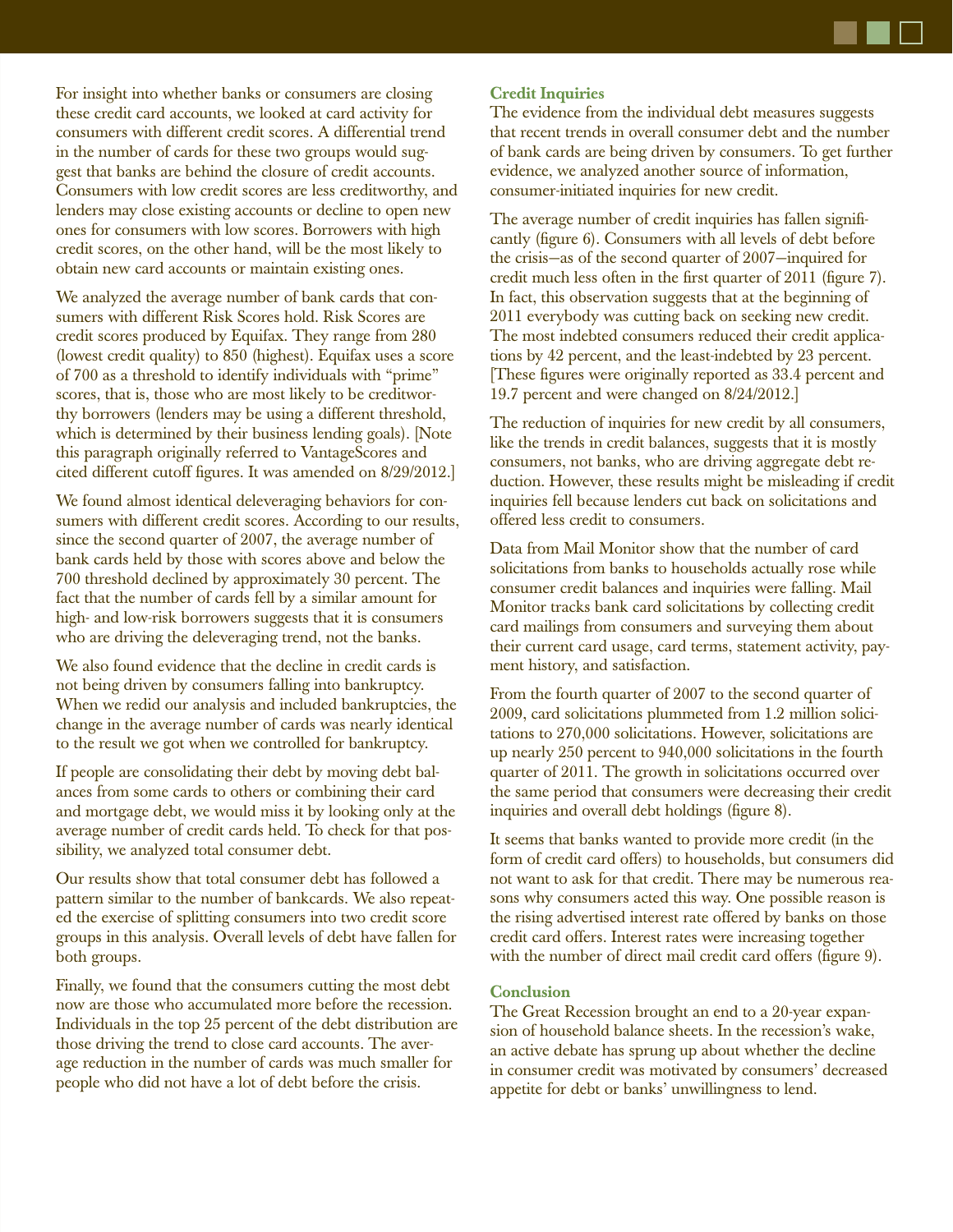For policymakers, knowing what is driving the overall debt reduction is crucial. If lenders are tightening lending standards and making credit less available when consumers need it, appropriate policies—supervisory or monetary could help.

Banking supervisors, for example, could address the issue through the supervisory guidance they provide to banks. Supervisors from various agencies including the Federal Reserve have in fact been providing such guidance in the past few years, encouraging banks to lend. However, banking supervisors cannot compel banks to lend, let alone compel consumers to borrow. Monetary policy has also provided support for consumer debt markets by holding short-term interest rates close to zero and by working to lower longterm rates.

On the other hand, if consumers are choosing to deleverage and repair their balance sheets, then regulators cannot do much to change it. They still need to understand what's happening, however, since the actions of consumers with respect to their borrowing and spending do have direct implications on monetary policy.

Our analysis shows that consumers have likely played a larger role in the credit decline than banks have. While this result could mean slower prospects for economic growth consumers who are borrowing less could also be spending less, and spending is needed for growth—the implications of such behavior are not necessarily bad. Deleveraging of consumer balance sheets should increase private savings during a period in which saving by the public reached record lows. This should allow for more capital formation and, hence, economic growth. So as long as consumers do not dramatically reduce their spending, the rehabilitation of consumer balance sheets should not be a material drag on growth.